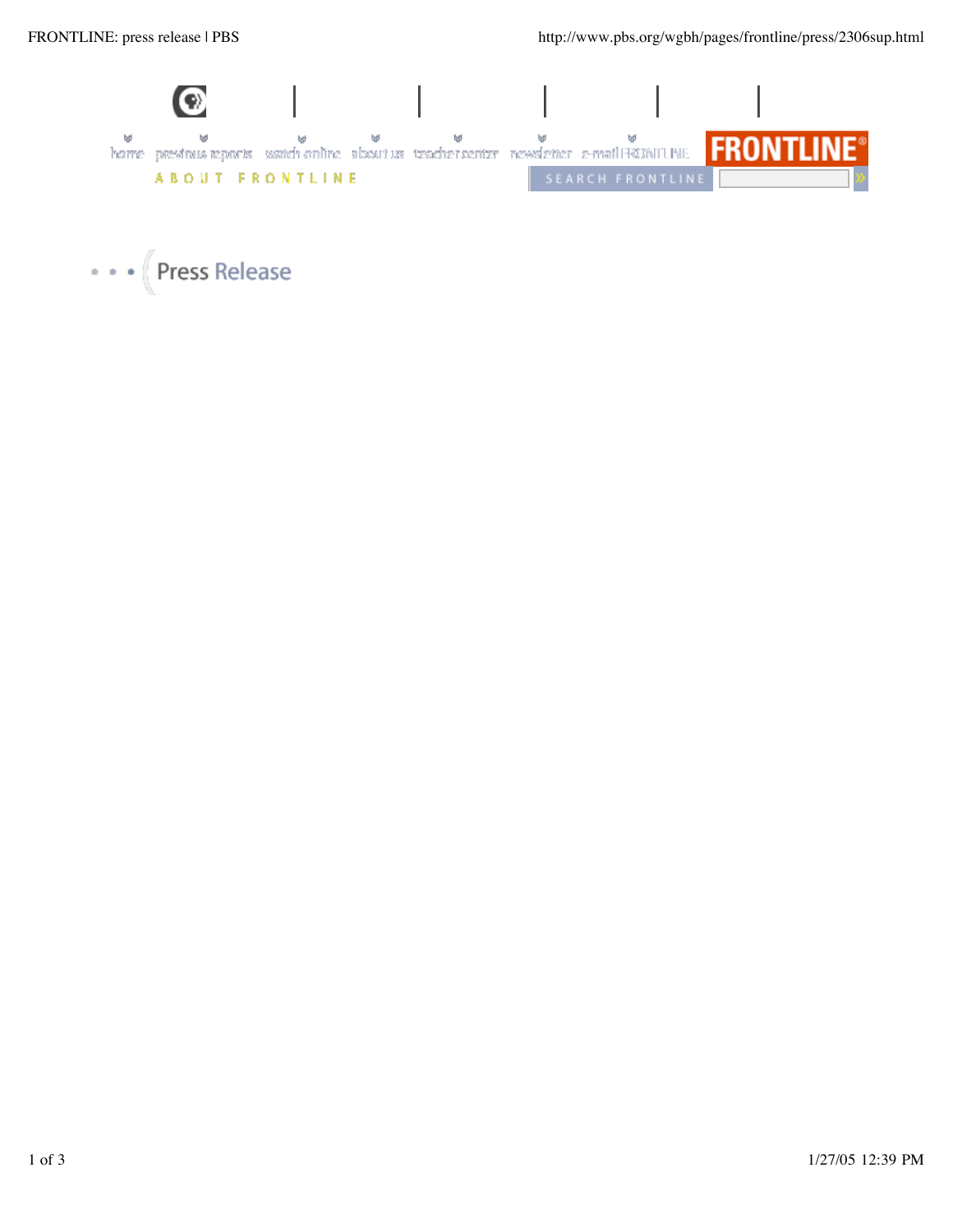

**caption:** In "Al Qaeda's New Front" airing Tuesday, January 25, at 9 P.M. on PBS (check local listings), FRONTLINE investigates another battleground in the war on terror—Europe. Now home to 20 million Muslims, the continent has been rocked by deadly bombings in Madrid, *above*, and the discovery of terrorist plots in England, Germany, and Italy.

Image may only be used in editorial conjunction with the direct promotion of this film in North America. No other rights are granted. All rights reserved.

Photo credit: © Corbis

**»** Al Qaeda's New Front Tuesday, January 25, at 9pm, 60 minutes

On March 11, 2004, as four early morning commuter trains were arriving at Atocha station in Madrid, a series of bombs were detonated. Packed with commuters and students heading for work and school, the trains were blown apart. Pandemonium ensued. Fractured bodies littered the station and railway tracks, leaving 191 people dead and more than 1,400 injured.

It was the worst terrorist attack in the history of Western Europe. And it was a grim reminder that the followers of Al Qaeda were very much alive and well.

In "Al Qaeda's New Front," airing Tuesday, January 25, at 9 P.M. on PBS (check local listings) FRONTLINE, in association with the Canadian Broadcasting Corporation and *The New York Times*, investigates the alarming threat radical Salafist jihadists pose to Western Europe and its allies - including the United States.

"It might come as a surprise to many Americans," says correspondent Lowell Bergman, "But the most pressing threat to the United States is not the suspected Al Qaeda cells at home, but rather the cells operating overseas, especially in Western Europe."

Home to an estimated 18 million Muslims, Western Europe has become the new and deadly battleground in the war on terror. That's because disenfranchised Muslims - inspired by local radical imams and jihadist Web sites - are taking up the cause of jihad. And Al Qaeda, once just a loose organization on the continent, has morphed into a powerful ideological movement.

"The threat is before us, not behind us," France's top antiterror judge, Jean-Louis Bruguiere, tells FRONTLINE. "And we are quite concerned....I think that the terrorist threat today is more globalized, more scattered, and more powerful...than it was before September 11."

What's driving the terrorism threat? Many experts in counterterrorism say it's the belief that violence is justified in order to free the Muslim world from corrupt governments and the influence of the United States and Europe. And because it's difficult for jihadists to launch an attack on U.S. cities and institutions, their focus has turned to local targets in Western Europe.

FRONTLINE follows Rabei Osman El Sayed Ahmed, an Egyptian charged with 191 murders in connection with the Madrid attack. Rabei, also known as "Mohammed the Egyptian," is an example of this new generation of jihadi operatives who apparently operate independently of the old Al Qaeda network set up by Osama bin Laden. He is an example of the next generation of Islamist terrorist that Europe must now contend with.